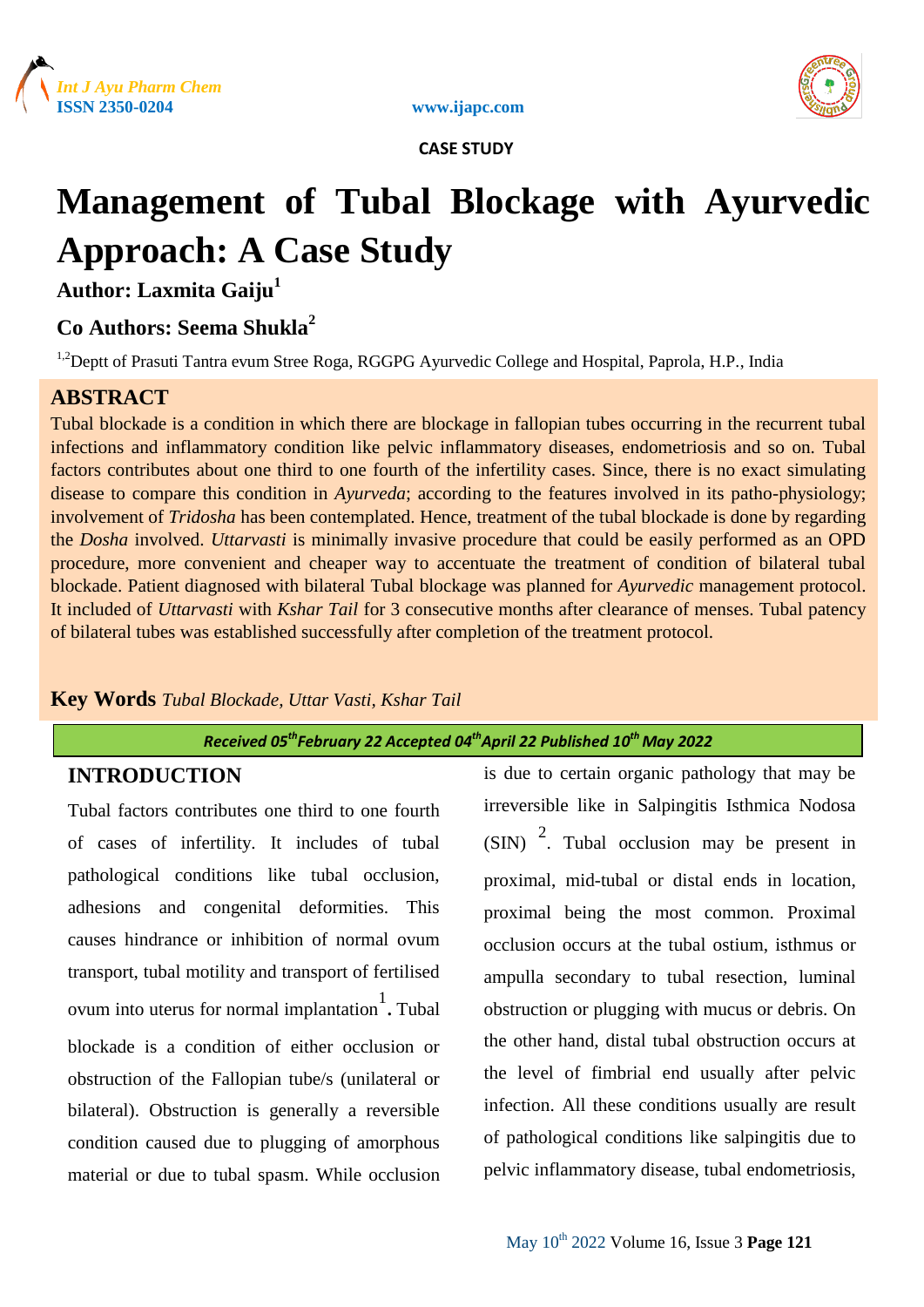



post-tubal pregnancy, tubal resection, SIN or plugging of debris.

PID: There is generally due to ascending Chlamydial and gonococcal infection commencing from the endosalpinx  $\frac{3}{2}$ . There are inflammatory changes with destruction of the epithelial cells, cilia and microvilli. If progresses, there is destruction of the mucosal and muscularis layers. All these inflammatory changes when progress, there is hyperoedematous condition of the microvilli. Recurrent infection causes the tubal microvilli to adhere and form typical adenomatous spaces **<sup>4</sup>** . Eventually the entire tubal wall becomes involved, with subsequent blockade occurs.

Endometriosis: It can affect the fallopian tube, resulting in an obstruction with hydrosalpinx formation. The cause of an obstruction is more often compression or stricture than a mucosal adhesion. Chronic inflammation and intraperitoneal bleeding in endometriosis can result in a pelvic adhesion and frank tubal obstruction <sup>5</sup> .

In Salpingitis isthmica nodosa, the isthmic portion of the fallopian tube develops a nodular thickening. It also occurs often in the conditions of recurrent tubal infection or inflammatory conditions. Smooth muscle proliferation and diverticula of the tubal epithelium are characteristic of this thickening. As this rare condition progresses, it leads to ultimate tubal occlusion and infertility<sup>5</sup>.

Polypoidal lesions: The polypoidal growth at ostial end may also cause obstruction of the proximal tube <sup>5</sup>.

In most of the cases the histology of the resected segment of the occluded tube appeared normal. Data on the histology of proximal tubal segment described inflammation in 25%, SIN 25-30% and endometriosis in  $10-15\%$ <sup>5</sup>.

As explained above, the patho-physiology of tubal blockage comprises of various conditions of recurrent inflammatory conditions or infection or altered hormonal milieu. Regarding the condition, there are no specific diseases to simulate the condition of tubal blockade in *Ayurveda. Samkocha* (Stenosis/spasm) of the tubes could verify the involvement of Vata in pathogenesis of tubal blockage <sup>6, 7</sup>. Similarly, tubal endometriosis is a condition of altered *Apana Vayu* where there is *Viparit Gati* (retrograde menstruation)/*Vimarga Gaman* of *Apana Vayu* causing embedding and growth of endometrium in tubes. Similarly, *Paka* (Chlamydial, Gonococcal or Tubercular infections) shows the participation of *Pitta* <sup>8</sup> .

Here, inflammation occurring prior to development of tubal blockage ultimately formation of pus can be correlated to *Shopha. Shopha* is determined to be due to *Kapha*  alteration. These probably substantiate that tubal blockage could be considered as a *Tridoshaja*  Vyadhi<sup>8</sup>.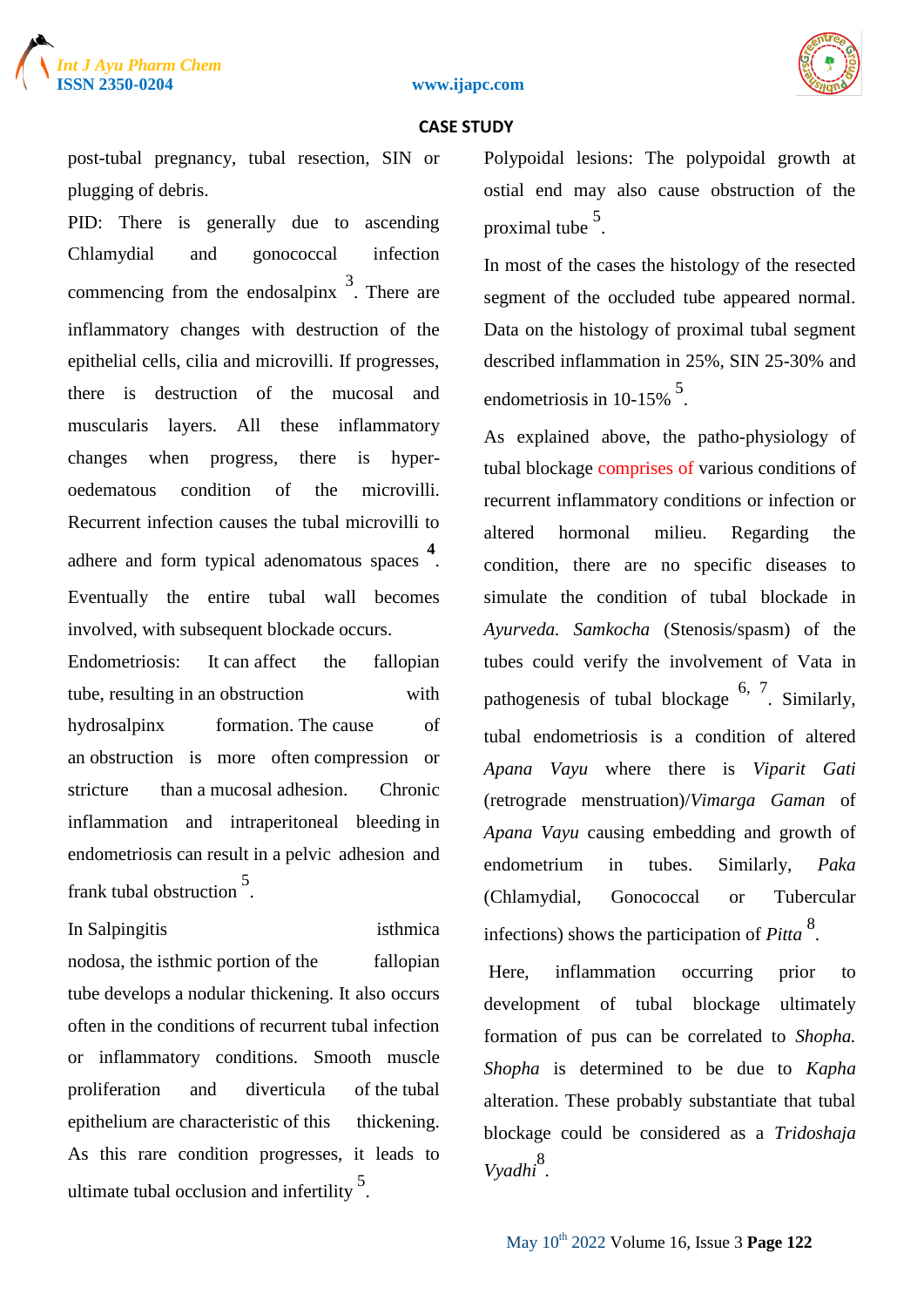





*Uttarvasti* has been indicated in the classics for the treatment of *Yonivyapad, Vandhyatva, Artavavyapad, Vastivikara,* Urinary disorders, *Yonibhramsa* (Uterovaginal prolapsed), *Yonishoola* (Pelvic pain) <sup>9</sup> . *Vayu (Apana vayu)* gets normalized after instillation of *Uttarvasti*  such that the female conceive soon after and pregnancy sustains <sup>10</sup>. It is given in the *Ritukaal* (after clearance of menses) after *Shodhan* with 2- 3 *Asthapan Vasti*. During *Ritukaal*, the cervical orifice is open such that the medicated *Sneha* or *Kwath* will be easily administered and properly absorbed by the Uterus and pelvic organs  $11$ .

Dosage: *Acharya Charak* <sup>12</sup> : 1 *Prasrita* for the individual with strong Bala. If the patient is of *Hin* or *Madhyam Bala*, Half or less the dosage. *Acharya Sushruta* <sup>13</sup> : <sup>1</sup>*Prasrita*: *Vagbhat* <sup>14</sup> : One *Pala* for woman and two *Karsas* for Girl Acharya *Charak* <sup>15</sup>and *Vagbhat* <sup>16</sup> both have has indicated administration of the *Uttarvasti* drug for 3 consecutive nights in gradual increasing dosage and also indicated that it can be given for another 3 days after 3 days of gap.

### **CASE STUDY**:

A female patient aged 31 years, with married life of 8 years, presented with the complaints of scanty menses with decreased amount and flow since last 7-8 years and inability to conceive since 8 years. On further enquiry, her menstrual cycle lasted for 1-2 days only, with normal

interval of 28-30 days. Bleeding was scanty in quantity; dark brown to reddish color, i.e. she used 1-2 quarter to half soaked pads per day for 1-2 days. There was no any evidence of intermenstrual bleeding or spotting. It was associated with pain in lower abdomen and back. After marriage, she had been living regularly with her husband, having unprotected intercourse of adequate frequency ever since her marriage but was unable to conceive. She had treatment history for infertility from various hospitals since last few years. She had history of laparoscopic hysteroscopy done 6 months back which revealed bilateral tubal blockage. Endometrial sampling was done alongside hysteroscopy which revealed normal proliferative changes and there was no evidence of Tuberculosis. Hormonal assays done for TSH, LH, FSH, Serum prolactin were all within normal range. Patient was suggested for In-vitro Fertilization (IVF) which patient was not ready to afford and came to institution for second opinion. There was no history of hypertension, diabetes mellitus, thyroid disorders, or any other chronic and infectious diseases. There was also no history of surgical interventions, blood transfusions or organ transplantation. No any history of chronic or infectious diseases among family members.

May 10th 2022 Volume 16, Issue 3 **Page 123** With all these complaints and medical records, patient presented to the OPD of the hospital. She was advised for Saline Infusion Sonography (SIS) for understanding the tubal patency. It showed no fluid spill on both side and thus confirmed bilateral tubal blockade.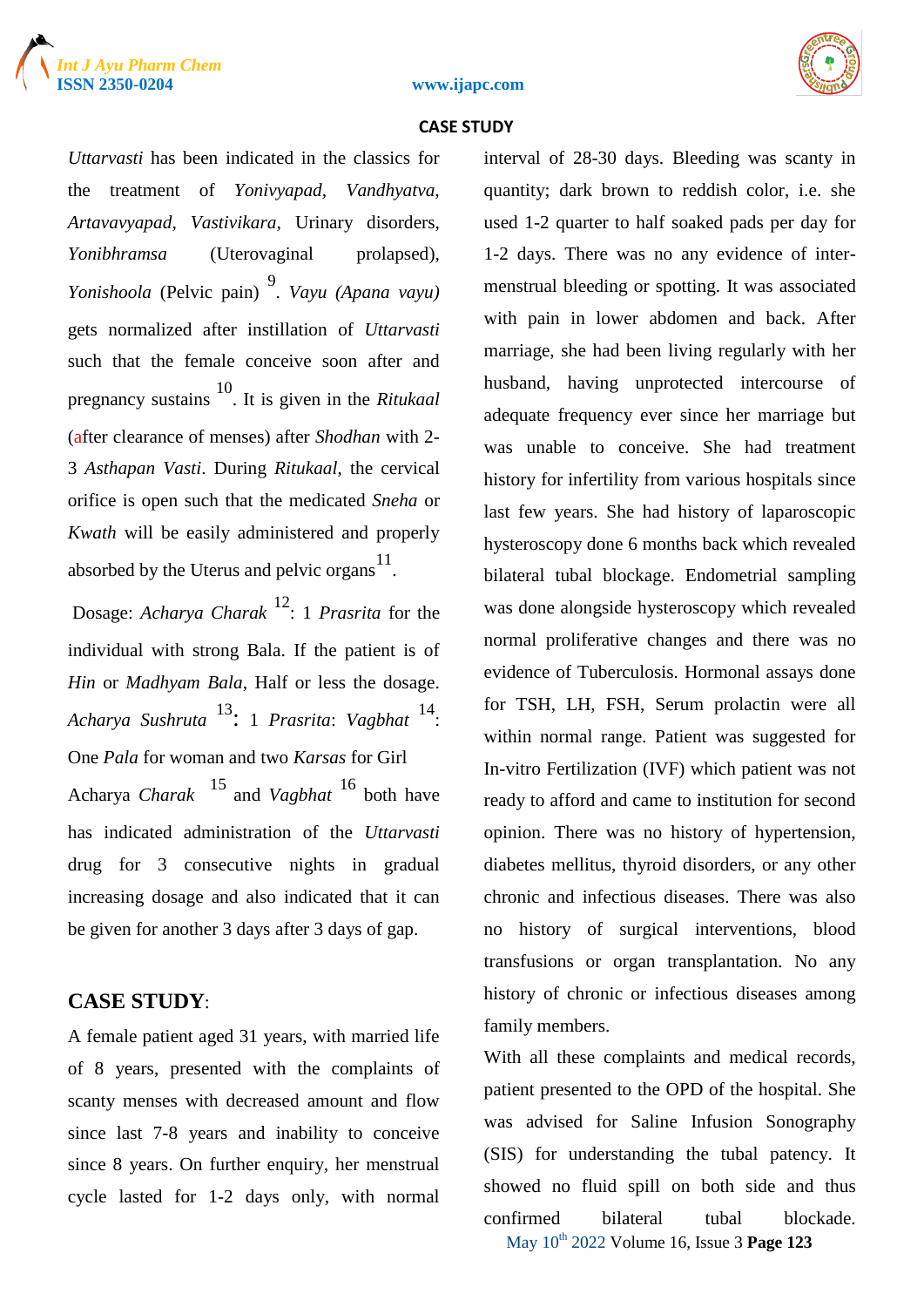





Ultrasonography showed normal findings otherwise. A treatment protocol was planned for 3 months which included of *Deepan-pachan* for 3 days after 3rd day of menses followed by *Sadhya Virechan*. Then, it was planned for 2 *Asthapan vasti* on  $6^{th}$  and  $8^{th}$  day, *Matra vasti* on  $7^{th}$  day and 3 *Uttarvasti* for 3 consecutive days. The Menstrual History:

protocol was planned for 3 consecutive months after the clearance of menses. After completion of the protocol, patient was kept under review monthly and repeat of Saline Infusion Sonography was done. The repeat SIS showed bilateral free spillage of the fluid and confirmed no evidence of bilateral tubal blockade.

Present and past menstrual pattern of the patient, i.e. before any changes in pattern of menstruation and that during presenting time has been mentioned in table no.1.

|  |  |  | Table 1 Past and Present Menstrual History of Patient when presented in OPD |  |
|--|--|--|-----------------------------------------------------------------------------|--|
|  |  |  |                                                                             |  |

|                                                |                                                | <b>Past menstrual history</b>    | <b>Present menstrual history</b>               |  |  |
|------------------------------------------------|------------------------------------------------|----------------------------------|------------------------------------------------|--|--|
| <b>Duration</b>                                | 3-4days                                        |                                  | 1-2days                                        |  |  |
| <b>Interval</b>                                | 28-30 days                                     |                                  | $28-30 \mathrm{days}$                          |  |  |
| <b>Amount</b>                                  |                                                | 2-3 pads/day (half- full soaked) | 1-2 pads/day (quarter to half soaked)          |  |  |
| Pain                                           | Not present                                    |                                  | Not Present                                    |  |  |
| <b>Clots</b>                                   | Not present                                    |                                  | Not present                                    |  |  |
| <b>Smell</b>                                   | Not present                                    |                                  | Not present                                    |  |  |
| General                                        | Examination:<br>N <sub>o</sub>                 | Abnormality                      | Per Vaginal Examination: Cervix- Nulliparous   |  |  |
| Detectable.                                    |                                                |                                  | size, regular, mobile, no motion tenderness.   |  |  |
| General Composition-Lean and thin              |                                                |                                  | Uterus- Normal size, anteverted, mobile, non-  |  |  |
| General Appearance- normal                     |                                                |                                  | tender                                         |  |  |
| $BP-100/70$ mm of Hg                           |                                                |                                  | B/L fornices- Clear, non-tender                |  |  |
| PR-80 bpm                                      |                                                |                                  | <b>INVESTIGATIONS:</b>                         |  |  |
| <b>RR-18/min</b>                               |                                                |                                  | TSH-1.93 uIU/ml                                |  |  |
| <b>Systemic Examination:</b>                   |                                                |                                  | FSH: 8.95mIU/ml (D3)                           |  |  |
|                                                | CNS- Intact, well oriented to time, place and  |                                  | LH: $8.24$ mIU/ml (D3)                         |  |  |
| person.                                        |                                                |                                  | Sr. prolactin-7.38 mIU/ml                      |  |  |
| CVS-S1S2M0, no added sounds                    |                                                |                                  | $FBS = 84$ mg/dl                               |  |  |
| Chest- Bilateral chest clear, Normal Vesicular |                                                |                                  | Histopathology of Endometrial Tissue: Normal   |  |  |
| <b>Breathing Sound heard</b>                   |                                                |                                  | proliferative changes                          |  |  |
|                                                | GIT (Per abdominal examination)- soft, non-    |                                  | <b>CBNAAT</b> : negative                       |  |  |
|                                                | tender, no organomegaly palpable               |                                  | Laparoscopic hysteroscopy: B/L free<br>fluid   |  |  |
| <b>Local Examination:</b>                      |                                                |                                  | spillage absent.                               |  |  |
| <b>Speculum</b><br>Per                         | <b>Examination:</b>                            | Cervix-                          | Normal findings otherwise                      |  |  |
|                                                | Nulliparous size, regular, no congestion, thin |                                  | Saline Infusion Sonography (SIS): Uterus:      |  |  |
| white discharge                                |                                                |                                  | Anteverted, normal size, 4.6 X 3.0 X 2.6 cm    |  |  |
|                                                |                                                |                                  | Endometrial Thickness: 6 mm and central        |  |  |
|                                                |                                                |                                  | May $10^{th}$ 2022 Volume 16, Issue 3 Page 124 |  |  |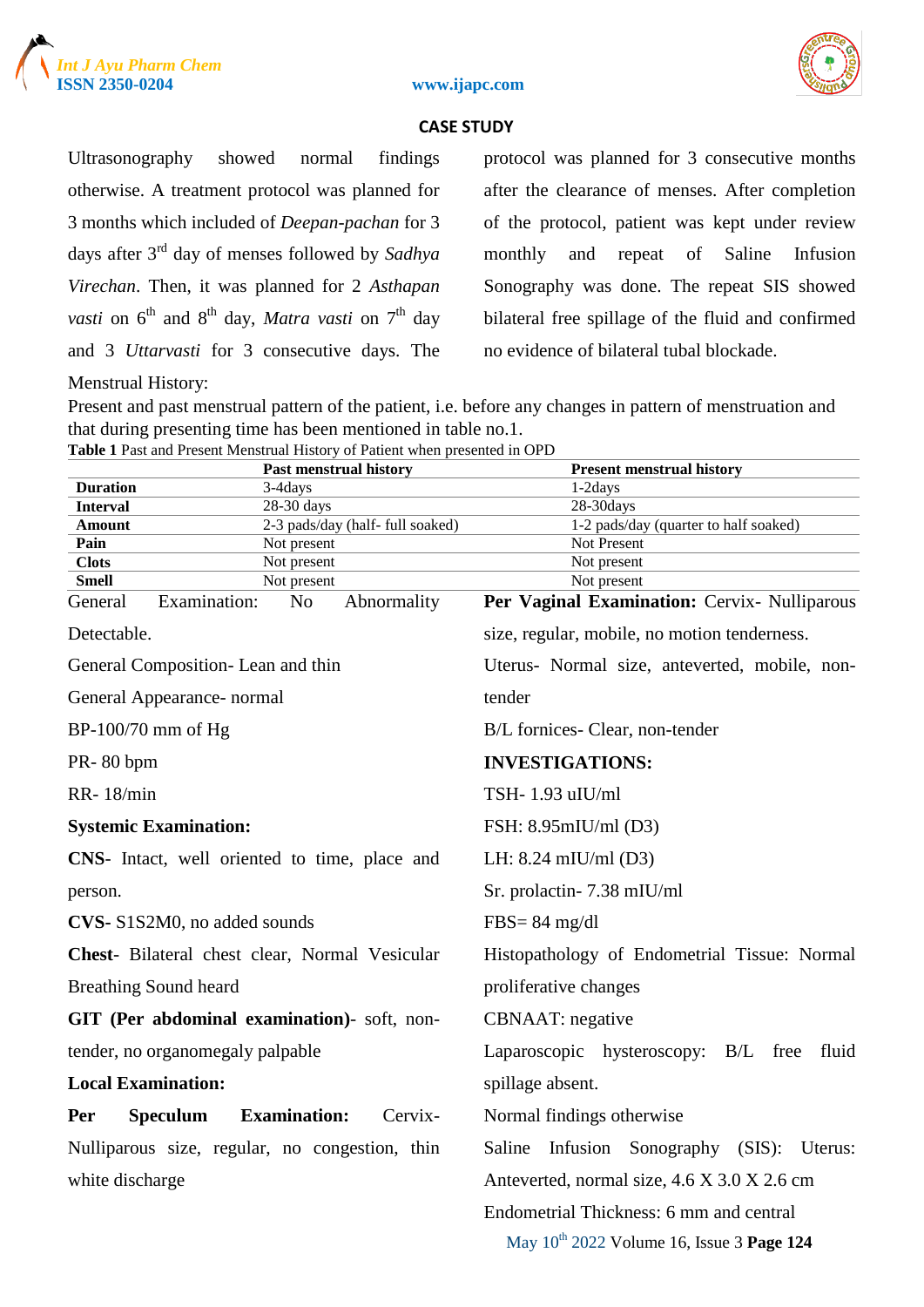

**ISSN 2350-0204 www.ijapc.com**



#### **CASE STUDY**

Bilateral Ovaries: normal size, shape and echotexture.

Both adnexa are normal, no mass/lesion seen. Endometrial canal has been well outlined by the fluid.

No e/o free spill of the fluid is seen on either side.

Impression: Normally outlined endometrial canal.

No free spill seen on either side (s/o bilateral tubal blockage)

### **MATERIALS AND METHODS**

The treatment protocol was planned for 3 consecutive months after clearance of menses which has been illustrated as follows:



General characteristics of *Kshar Tail* (14 Content):

*Guna: Rasa: Katu* (Pungent); *Virya* (potency): *Ushna* (warm); *Vipak* (Quality after digestion): *Katu* (Pungent) *Dosha Karma: KaphaVatashamak, Pitta vardhak* properties: *Lekhan Rogakarma: Karnaroga* (Pain in ear, tinnitus, itching in ear, worm infection)

#### *Poorva Karma*:

As for *Uttar Basti*, the patient is subjected to the following procedures:

Light diet in the form of gruels, milk with ghee, etc

Evacuation of the bladder & bowels

- *Abhyanga*: By *Mahanarayana Taila, Abhyanga* was done for about ten minutes on the Kati Pradesha, Adhodara, Prustha, and Parshva Pradesha.

- *Swedana*: After *Abhyanga, Swedana* was given for about 15 minutes with hot wet towel in the above mentioned region where Abhyanga was done.

Examination of pulse, blood pressure, general well being was carried out.

#### *Pradhan Karma:*

Procedure was done in all possible aseptic conditions inside the operation theatre. Patient was kept in lithotomy position.

- Part preparation was done.

Aseptic painting of the vulva, perineum, groin and inner aspects of thighs were done followed by draping with aseptic linen towels were done.

Per vaginal examination and bimanual examination was done for assessment of the

May 10th 2022 Volume 16, Issue 3 **Page 125** uterine size, position or any pelvic growth.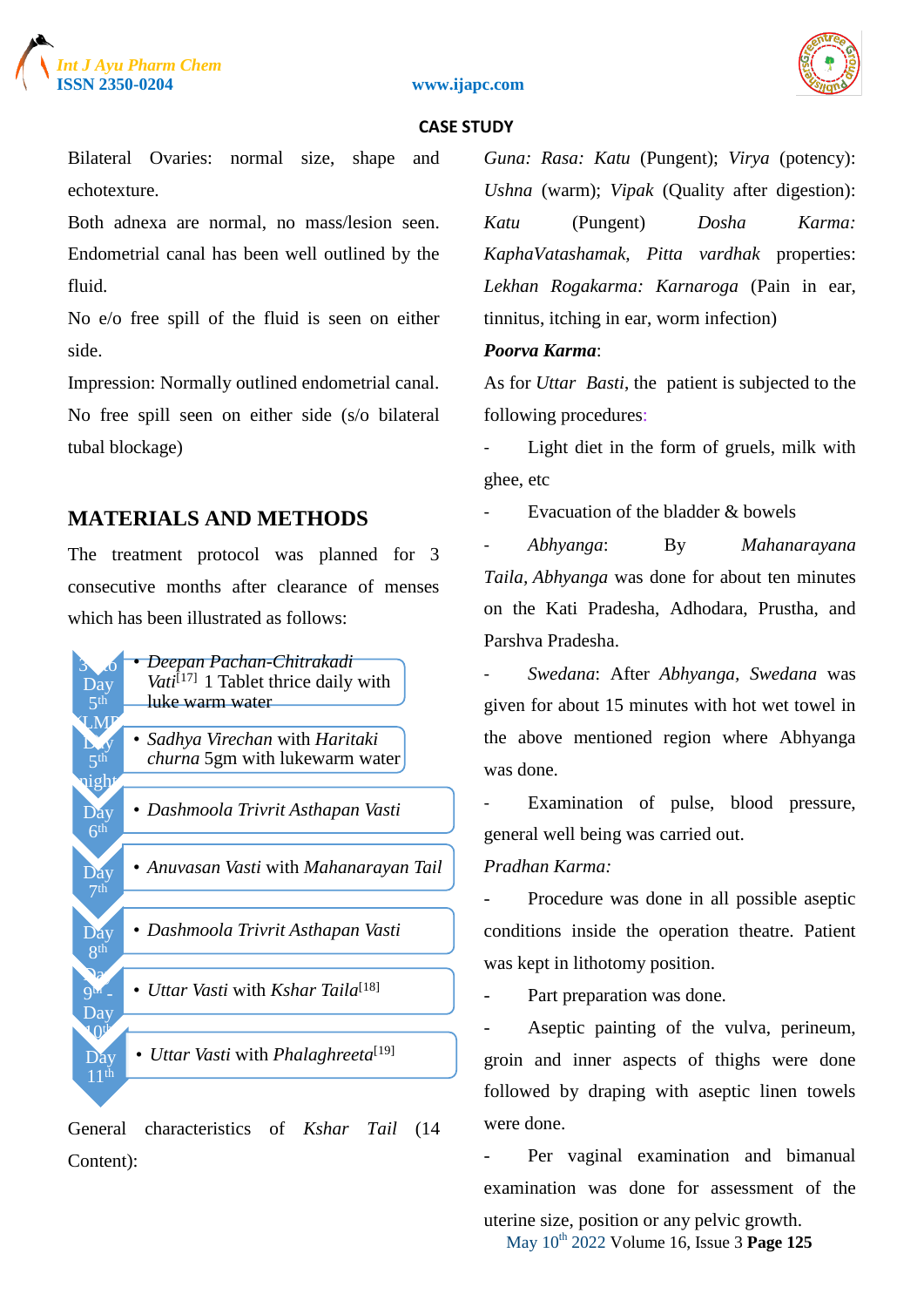#### **ISSN 2350-0204 www.ijapc.com**



#### **CASE STUDY**

Posterior vaginal wall was retracted with Sims double bladed speculum and anterior vaginal wall was retracted by anterior vaginal wall retractor, anterior lip of the cervix was held with Allis forceps.

Uterine sound was used to assess the length of uterine cavity and position of the Uterus.

Infant feeding tube/Nasogastric tube no.6, initially connected to the 5 ml syringe filled with lukewarm medicated *Sneha* was gradually inserted to the uterus through the cervical os.

The medicated oil was gradually administered into the uterine cavity. General well-being of the patient along with the vitals was considered in between the procedure.

### *Paschat Karma*

After administration of the medicated *Sneha*, the instruments were removed and *Pichu* soaked in *Phala Ghreeta* was kept intravaginally at the posterior fornix. *"Sphik Taadan"* was done **Table 2** Result in Investigations (before and after treatment) and patient was allowed to lie in supine position with flexed knees with head on lower level than the lower body for better absorption.

- Patient was kept in the position for next 30- 45 minutes.

- Removal of *Pichu* after 20 minutes or before passing of urine

### **RESULTS**

After completion of the treatment protocol, patient had relief in complaint of scanty menses. She started having menses for 3-4 days with normal flow, 2-3 pads half to fully soaked after completion of treatment protocol for 3 cycles. A repeat saline infusion salpingography was done after 2 months of completion of the treatment protocol which revealed bilateral tubal patency as depicted in Table 2 and Figure 1 and 2.

| S.No.            | <b>Investigations</b>                    | <b>Before Treatment</b>                                   | <b>After Treatment</b>                                                                            |  |  |
|------------------|------------------------------------------|-----------------------------------------------------------|---------------------------------------------------------------------------------------------------|--|--|
| 1.               | Saline Infusion                          | Uterus: Anteverted, normal                                | Uterus: Anteverted, normal size                                                                   |  |  |
|                  | Sonosalpingography                       | size, 4.6 X 3.0 X 2.6 cm                                  | Endometrial Thickness: 6 mm and central                                                           |  |  |
|                  |                                          | Endometrial Thickness: 6 mm                               | Ovaries:                                                                                          |  |  |
|                  |                                          | and central                                               | Bilateral Ovaries: normal size, shape and                                                         |  |  |
|                  |                                          | Bilateral Ovaries: normal size,                           | echotexture                                                                                       |  |  |
|                  |                                          | shape and echotexture.                                    | Both adnexa are normal, no mass/lesion seen.                                                      |  |  |
|                  |                                          | Both adnexa are normal, no<br>mass/lesion seen.           | Endometrial canal has been well outlined by the<br>fluid.                                         |  |  |
|                  |                                          | Endometrial canal has been                                | Free spill of the fluid was seen bilaterally with                                                 |  |  |
|                  |                                          | well outlined by the fluid.                               | gradual accumulation of fluid in cul de sac region.                                               |  |  |
|                  |                                          | No e/o free spill of the fluid is<br>seen on either side. | IMP: Normally outlined endometrial canal.<br>Free tubal spill seen bilaterally (s/o patent tubes) |  |  |
|                  |                                          | Impression: Normally outlined<br>endometrial canal.       | No evidence of tubal blockade seen in the present<br>study.                                       |  |  |
|                  |                                          | No free spill seen on either side                         |                                                                                                   |  |  |
|                  |                                          | (s/o b/l tubal blockade)                                  |                                                                                                   |  |  |
| $\overline{2}$ . | <b>Hormonal Assays</b><br>FSH:8.95mIU/ml |                                                           |                                                                                                   |  |  |
|                  |                                          | LH: 8.24mIU/ml                                            |                                                                                                   |  |  |
|                  |                                          | Serum Prolactin: 7.38 mIU/ml                              |                                                                                                   |  |  |
|                  |                                          | TSH: 1.93 uIU/ml                                          |                                                                                                   |  |  |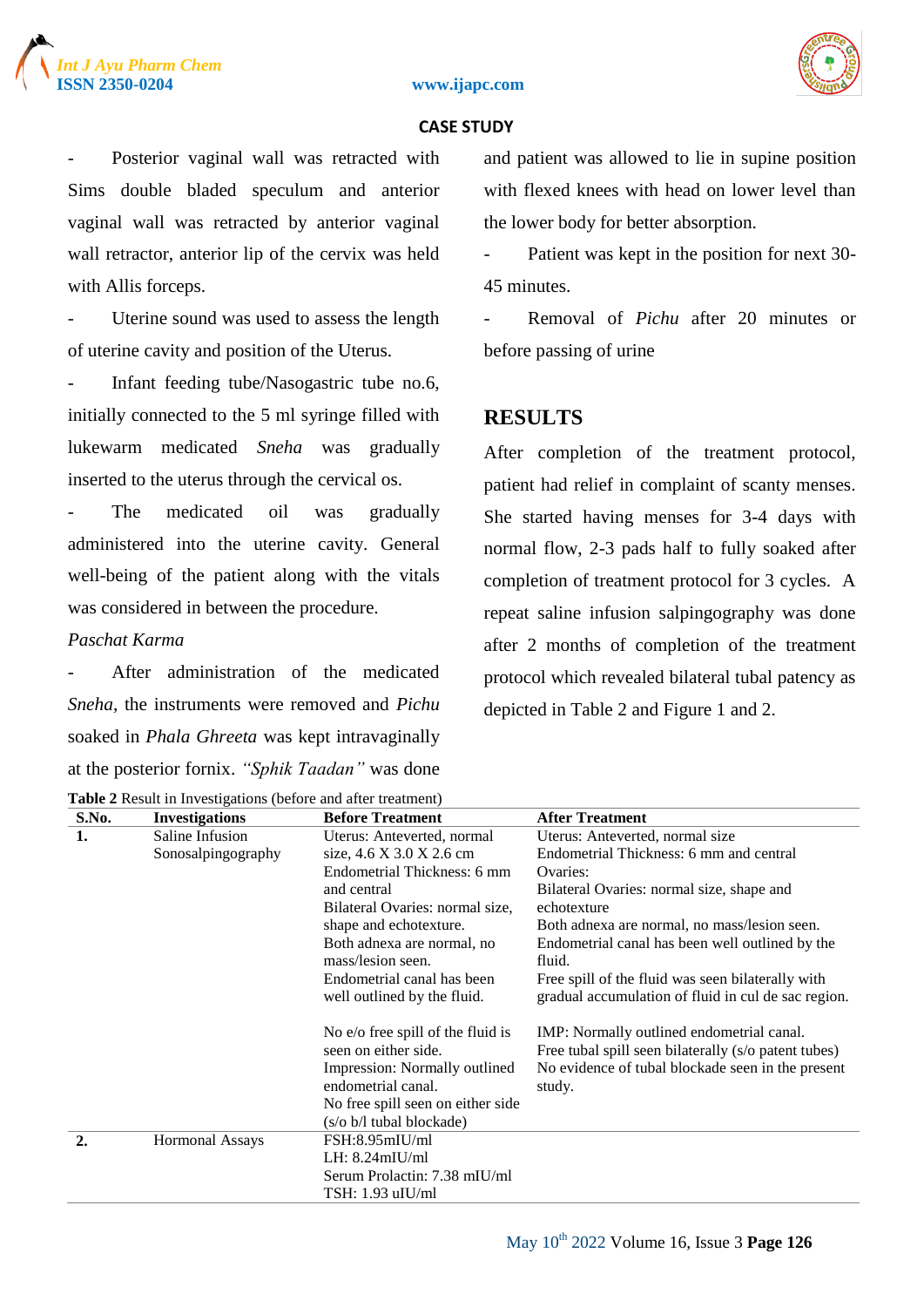



**ATIENT NAME** AGE/SEX<br>DATE 31YRS/F  $07/07/2021$ **SONOSALPINGOGRAPHY** Sonosalipngography done by injecting 50ml of normal saline and<br>observing the fluid spill by transablomination of normal saline and observing the fluid spill by transabdominal route<br>abserving the fluid spill by transabdominal route **UTERUS:** The Uterus is antervered, Uterus is normal in size, outline  $\&$  shows<br>homogenous echo texture . No focal SOI homogenous echo texture .No focal SOL seen. No intrauterine/extra uterine<br>gestational sac is seen. No focal SOL seen. No intrauterine/extra uterine gestational sac is seen. Uterus measures  $4.6x3.0x2.6$  cm in size. Endometrial thickness measures 6 mm size.<br>
Chalometrial thickness measures 6 mm & is central.<br>
OVARIES:- Both maximum **OVARIES:** The nuckness measures 6 mm & is central.<br>
Both adnexa are normal in size, shape and echotexture. **EVARYES:** Both ovaries are normal in size, shape and echotexture<br>Both adnexa are normal. No mass lesion seen. Cul-de-sac is clear.<br>**URINARY BLADDER**: - Urinon kleats. **URINARY BLADVIRE:** No mass lesion seen. Cul-de-sac is clear.<br>No mass lesion /calculus visualized bladder is well distended & smoothly outlined.<br>No mass lesion /calculus visualized No mass lesion /calculus visualized. Endometrial canal has been well outlined by the fluid.<br>No elo free and has been well outlined by the fluid. No e/o free spill of the fluid is seen on either side. **IMPRESSION** - Normally outlined endometrial canal -No fluid spill seen on either side  $(s/\sigma b/1$  tubal blockade) Please correlate clinically & with other relevant investigations. KAJ SOOD THIS REPORT IS NOT VALID FOR MEDICOLEGAL PURPOSES. **Figure 1** Sonosalpingography-PELVIS (Before treatment) THE MANUSCRIPT 31YRS/F<br>07/12/2021 SONOSALPINGOGRAPHY Sonosalipngography done by injecting 50ml of normal saline and observing the fluid spill by transabdominal route **UTERUS:** - The Uterus is anteverted. Uterus is normal in size, outline & shows homogenous echo texture .No focal SOL seen. No intrauterine/extra uterine gestational sac is seen. Endometrial thickness measures 6 mm & is central. OVARIES:- Both ovaries are normal in size, shape and echotexture. Both adnexa are normal. No mass lesion seen URINARY BLADDER: - Urinary bladder is well distended & smoothly outlined. mass lesion /calculus visualized Endometrial canal has been well outlined by the fluid. Free spill of the fluid was seen bilaterally with gradual accumulation of fluid in cul de sac region. **IMPRESSION: -**-Normally outlined endometrial canal -Free tubal spill seen bilaterally (s/o patent tubes) -No e/o tubal blockade seen in present study Please correlate clinically & with other relevant investigation THIS REPORT IS NOT VALID FOR MEDICOLEGAL PURPOSES.

**Figure 2** Sonosalpingography (After treatment) **DISCUSSION**

Tubal blockage is a post pathological manifestation of several conditions like Genital Tuberculosis, Chronic pelvic inflammatory diseases, endometriosis, etc.

Any conditions of recurrent pelvic inflammatory conditions when subside, there is fibrosis and adhesion formation. These healing processes cause development of pathological conditions like Tubal Blockage, Asherman syndrome, etc. These are generally unidentified and discovered accidentally when a couple comes for the consultation of infertility.

*Kshar tail* is pungent in nature, causes *Lekhana* i.e. scraping of the fibrosed tissues and thus causes release of the blockade in tubes. *Kshar Tail* has *Katu Rasa* (Pungent), *Ushna Virya, Katu Vipaka, KaphaVatashamak, Pitta vardhak* action. It has *Lekhana* property and indicated in the *Rogaadhikar* of *Karnaroga* (Pain in ear, tinnitus, itching in ear, worm infection) <sup>18</sup>. Sodhana, *Ropana* along with the *Lekhana, Tridoshaghna* properties of the *Kshar* helps in removal of unwanted fibrosed tissues causing the blockage, healing of the scraped area and replenishment of the area with healthy columnar tissues lining the healthy tubes  $20$ .

*Uttarvasti* of *Phala ghreeta* after the instillation of *Kshar Tail* helps in *Brimhana, Ropana* and also neutralizes the exfoliating action of the *Kshar Tail*, thus preventing excess corrosion of the tubes. It also helps in nourishment of the bilateral ovaries, the endometrium and the epithelium of bilateral tubes for preparing them for healthy conception. *Phala ghreeta* has been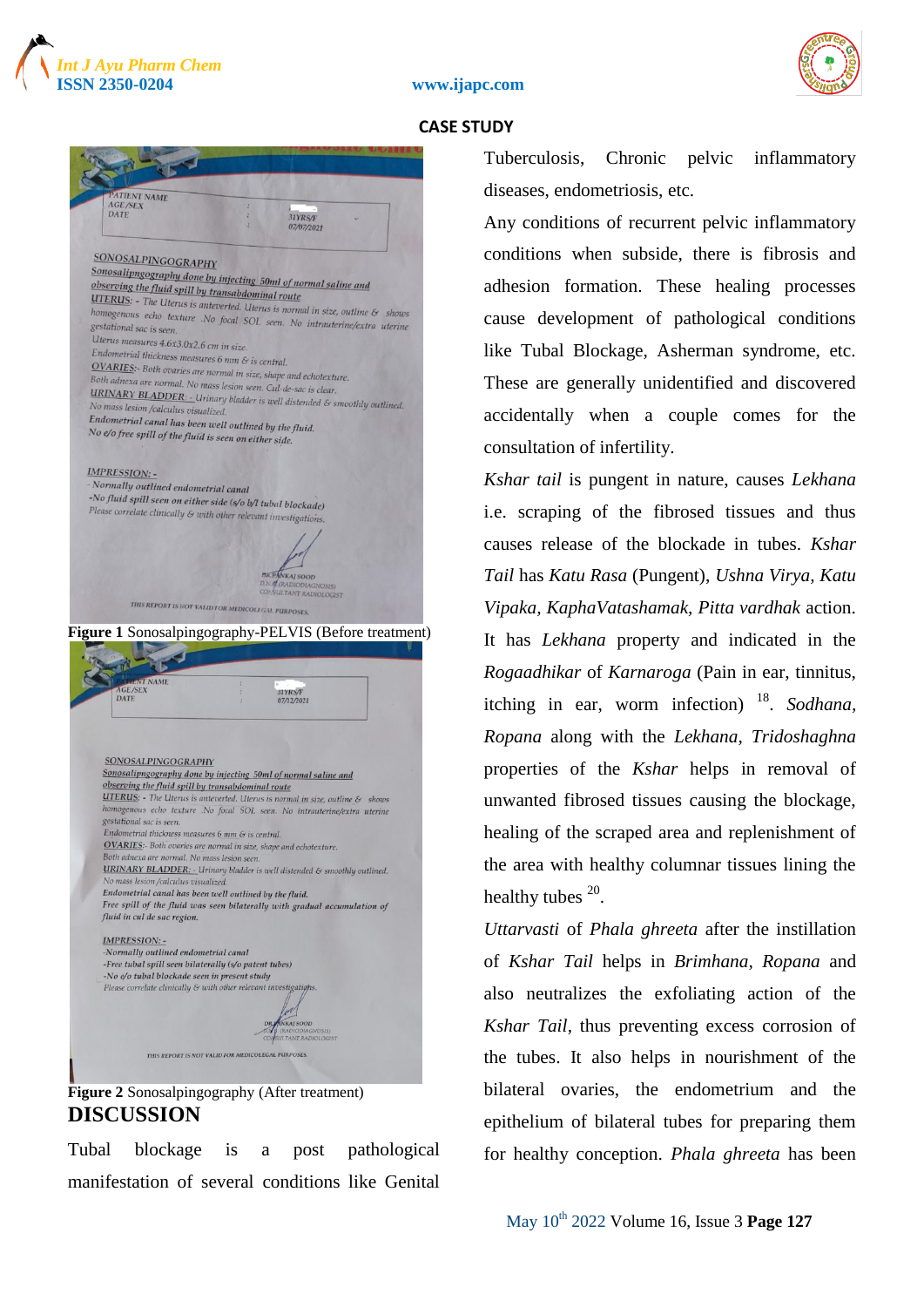





considered to be *Ayushya* (Rejuvenating), *Paushtik* (nourishing), *Medhya* (Brain tonic), *Pumshavan* (favouring fertility). When it is taken in *Pushpawastha* (Fertile period) will provide the women with *Phala* (Healthy progeny/conception), benefits the women having recurrent abortions or favours normal pregnant woman  $19$ .

*Chitrakadi Vati* given before the procedure helps in *Deepan-Pachana* of the patient as the same is indicated before any sort of Samsodhan procedure. Important therapeutic uses of *Chitrakadi Vati* include of *Agnimandya* (Digestive impairment), *Amadosha* (products of impaired digestion and metabolism / consequences of *Ama*), *Grahani* (Malabsorption syndrome)<sup> $17$ </sup>. Hence, its use will help in digestion of the *Saama Dosha* before initiation of *Samsodhan* procedure.

*Deepan-Pachan* is followed by the *Sadhya Virechan* by intake of *Haritaki* powder. *Haritaki Churna* has *Mridurechan* action, *Anulomana* effects and considered as supreme drug for *Srotosodhan* **<sup>21</sup>**. Hence, it helps in evacuation of *Kosthasrit Doshas*.

Similarly, it was followed by instillation of *Dashmool Trivrit Asthapan Vasti* and *Anuvasana Vasti* of *Mahanarayan Tail* which helped in *Samsodhan* of the patient. This helps in better absorption and efficacy of the medication that are instilled later on by the *Uttarvasti*.

*Dashmool Trivrit Asthapan Vasti :* Helps in regularizing the *Apana Vayu*, evacuation of vitiated *Vata Dosha* of pelvic region which is considered as the chief stay of *Vata*. This also helps in better absorption of the medicine to be instilled by *Uttar vasti*. The contents of this *Vasti* are *Vata-Pittashamaka*, anti-inflammatory, antioxidative in properties.

*Mahanarayan Tail Anuvasana* <sup>23</sup> : *Mahanarayan tail* is used in external application over the skin as *Abhyanga* but in many classical treatments it is used internally such as *Anuvasana basti, janubasti, Nasya*. Orally, it has *Vatapitta Shamak* effects. It helps in better absorption of the *Vasti dravya* to be given after *Snehan-swedan*. *Anuvasan Vasti* after instillation of *Niruha vasti* helps in lubrication, smoothening of bodily channels, aids vigour in body, helps in alleviation of *Rukshata, Laghuta, Sheetalta* caused by the vitiated Vata<sup>24</sup>.

*Sthanik Abhyanga and Svedana*: *Sthanik Abhyanga* helps in *Snehan* that subsequently causes *Vatashaman*, makes body and *Srotras Mridu.* Also the *Doshas* are made *Shithila* and brought to the *Kostha* from *Shakha* and thus evacuated out through *Samsodhan*<sup>25</sup>.

*Kshar Tail Uttarvasti*: As mentioned above, *Kshar tail* is *Katu Rasa* (Pungent), *Ushna Virya, Katu Vipaka, KaphaVatashamak, Pitta vardhak*. The components have *Lekhana, Shodhan* and *Ropaka* properties. Thus, it helps in removing the unhealthy tissues causing the obstruction causes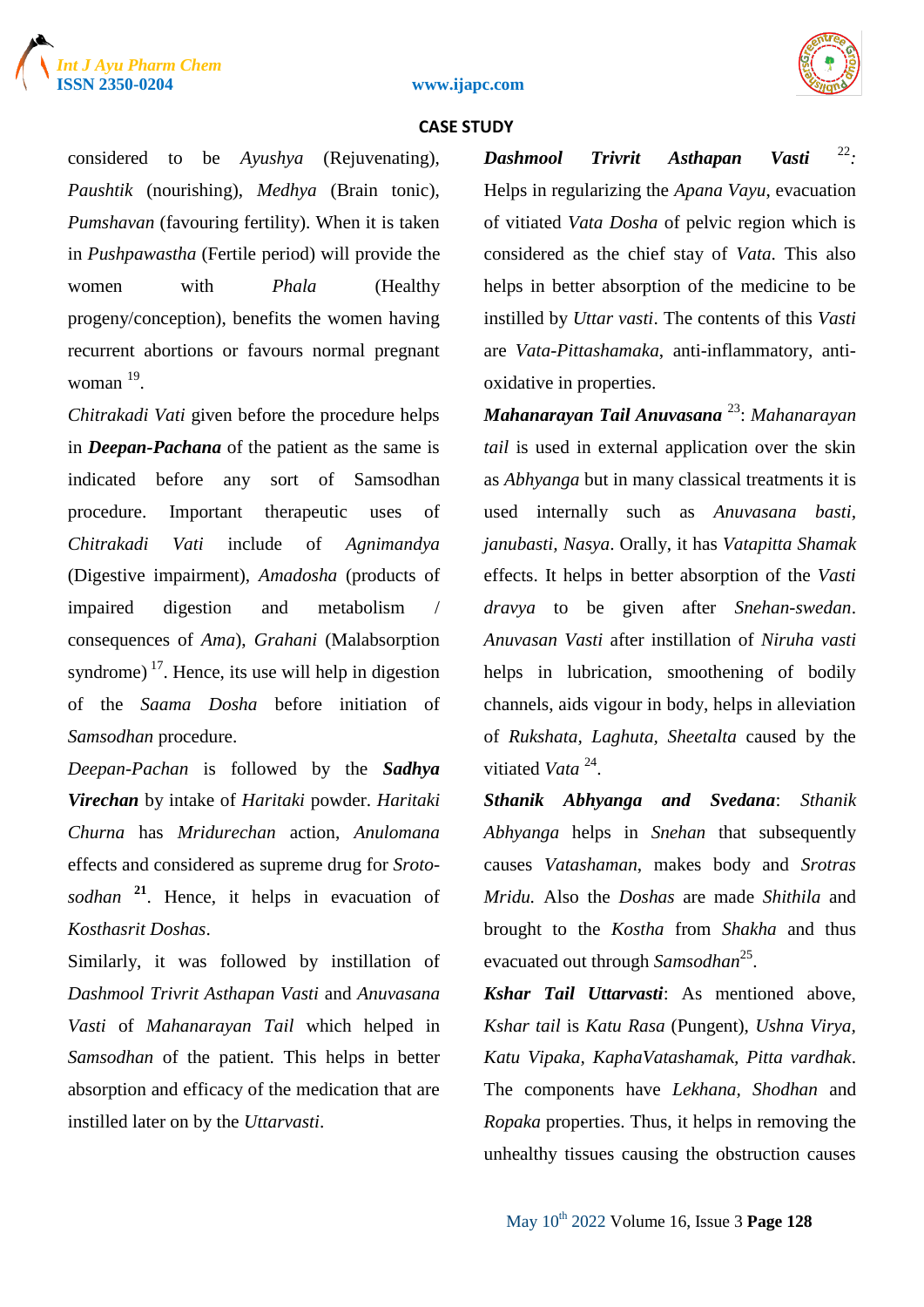





healing with replenishment of the healthy tissue linings of the *Garbhasaya* and *Artavabeeja vaha srotas* (Tubes).

*Phalaghreeta Uttarvasti*: Its components have *Brimhaniya, Ropaka, Prajasthapak* properties, *Madhur Ras, Sheeta veerya.* Hence its instillation will help in neutralizing the corrosive action by the *Kshar tail*, aids in healing with healthy tissues and prepares the *Garbhasaya* for the conception. Similarly, all sorts of *Vasti Karma* performed is believed to re-establish the natural direction and physiology of *Apana Vayu* which is responsible for the evacuation of *Artava, Beeja* (Ovum), fertilization, Sperm and Ovum transport and conception<sup>26</sup>. Hence, not only the blockades in tubes were cleared through the *Vasti karma* but also the normal functional physiology of reproductive tract and hormonal balance was restored and maintained by the administration of *Vasti-karma*.

### **CONCLUSION**

Here, the patient all other evaluated showed normal reports except the bilateral tubal blockage of the patient. Hence, the tubal patency was firstly targeted to be established. Conventional management of tubal blockage includes of invasive procedures like tubal cannulation, tubal reconstruction and recanalization of tubes **<sup>27</sup>** which have high recurrence rates. *Uttarvasti* is minimally invasive procedure that could be easily performed as an OPD procedure, more

convenient and cheaper way to accentuate the treatment of condition of bilateral tubal blockade. Here, the tubal patency was established after administration of *Uttarvasti* for the planned duration. Then after, the patient and her partner were counseled about the fertile time period, minimum frequency of sexual intercourse required for the conception and lifestyle modification for planning and achievement of a healthy conception in near future.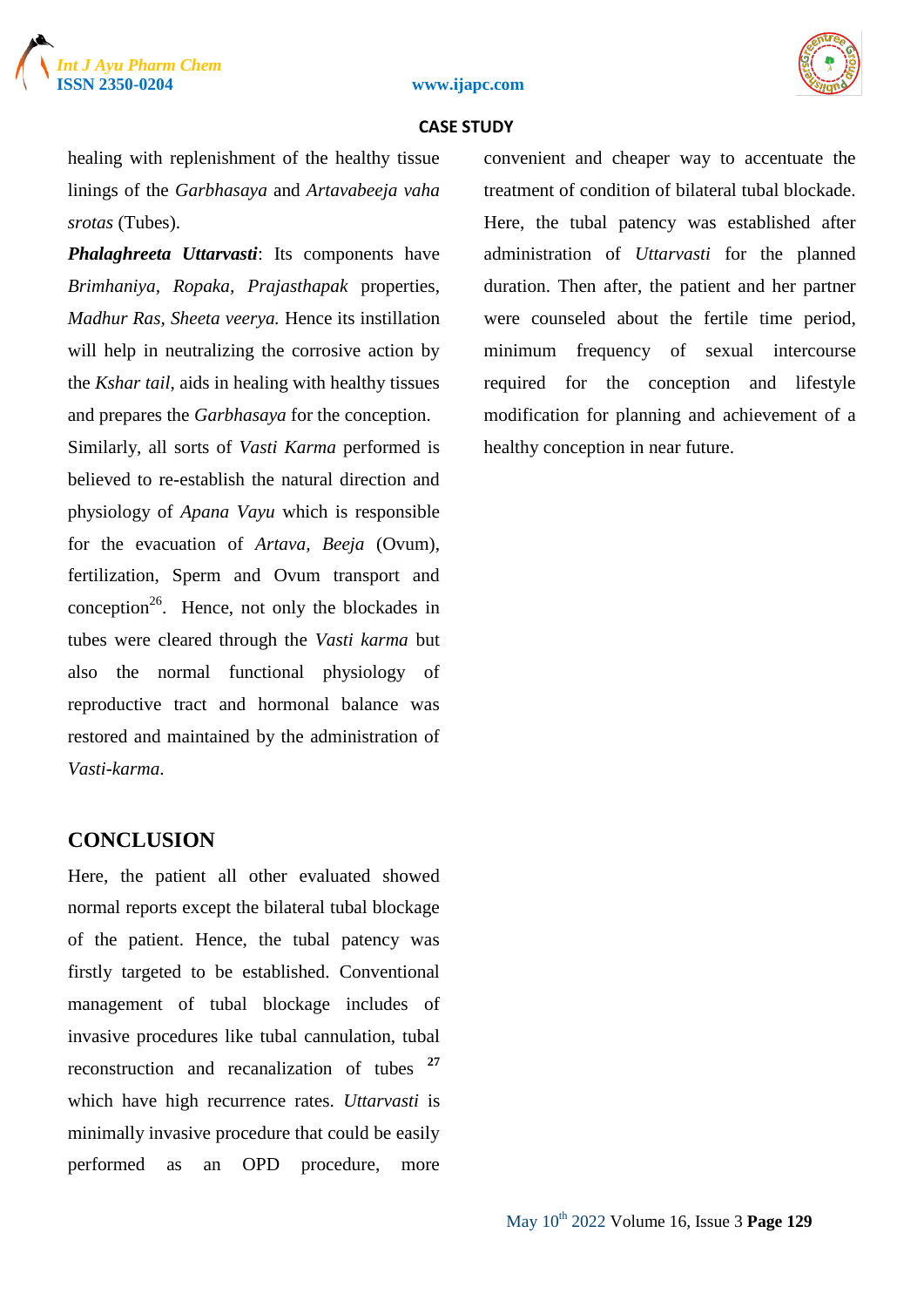





#### **REFERENCES:**

1. Hoffman, Schorge, Bradshaw, Halvorson, Schaffer, Corton, Williams Gynecology, 3<sup>rd</sup> edition, Publisher: Mc Graw Hill Education, Section 2, Chapter 19, page no.437

2. Honoré GM, Holden AE, Schenken RS. Pathophysiology and management of proximal tubal blockage. Fertil Steril. 1999 May;71(5):785- 95. doi: 10.1016/s0015-0282(99)00014-x. PMID: 10231034.

3. DC Dutta, Textbook of Gynaecology including contraception, Jaypee Brothers Medical Publishers, New Delhi/ London, 8<sup>th</sup> Edition, 2020, Chapter 11, pg no.107

4. DC Dutta, Textbook of Gynaecology including contraception, Jaypee Brothers Medical Publishers, New Delhi/ London, 8<sup>th</sup> Edition. 2020, Chapter 13, pg no.141

5. Kanchana, P K (2008) *Comparative Efficacy of Hysteroscopy Re-Canalization & Microsurgical Canalization in Proximal Tubal Obstruction.* Madras Medial College, Chennai. http://repository-tnmgrmu.ac.in/id/eprint/4124

6. Sharma H. Vidyotini Hindi Commentary, Kashyapa Samhita, Varanasi, Chaukhambha Samskrita Samsthana, 2012, Sutra 27/31, p.42. 6.

7. Prof Kashinath Shastri, Charak Samhita savimarsha-Vidhyotini-hindivyakhyopeta, Vol-I, Chaukhambha Bharti Academy, Varanasi, Sutra Sthan chapter 20 verse 12, page no.294

8. Shastry Ambikadutta, Ayurveda Tattva-Sampidika Vyakhya, Sushrut Samhita, Varanasi, Chaukhambha Sanskrita Samsthan, 2006, Sutra 17/9; p.94.

9. Prof.Ravidutta Tripathi, Ashtangasangraha, Chaukhamba Sanskrit Pratisthan, Varanasi, 2018, Sutrasthan,Chapter 28, verse 62, page no.526

10. Prof Kashinath Shastri, Charak Samhita savimarsha-Vidhyotini-hindivyakhyopeta, Vol-II, Chaukhambha Bharti Academy, Varanasi, Siddhi Sthan chapter 9 verse 63-65, page no.954

11. Prof.Ravidutta Tripathi, Ashtangasangraha, Chaukhamba Sanskrit Pratisthan, Varanasi, 2018, Sutrasthan,Chapter 28, verse 64, page no.525

12. Prof Kashinath Shastri, Charak Samhita savimarsha-Vidhyotini-hindivyakhyopeta, Vol-II, Chaukhambha Bharti Academy, Varanasi, Siddhi Sthan chapter 9 verse 67, page no.955

13. Acharya Priyavarta Sharma, Sushruta Samhita- Sushrut vimarshini-Hindivyakhya Vimarshaadi Samanvit, Vol-II, , Chaukhambha Bharti Academy, Varanasi, ChikitsaSthan chapter 37 verse 106,116, page no.467,469

14. Prof.Ravidutta Tripathi, Ashtangasangraha, Chaukhamba Sanskrit Pratisthan, Varanasi, 2018, Sutrasthan,Chapter 28, verse 74, page no.527

15. Prof Kashinath Shastri, Charak Samhita savimarsha-Vidhyotini-hindivyakhyopeta, Vol-II, Chaukhambha Bharti Academy, Varanasi, Siddhi Sthan chapter 9 verse 69, page no.956

16. Prof.Ravidutta Tripathi, Ashtangasangraha, Chaukhamba Sanskrit Pratisthan, Varanasi, 2018, Sutrasthan,Chapter 28, verse 75, page no.527